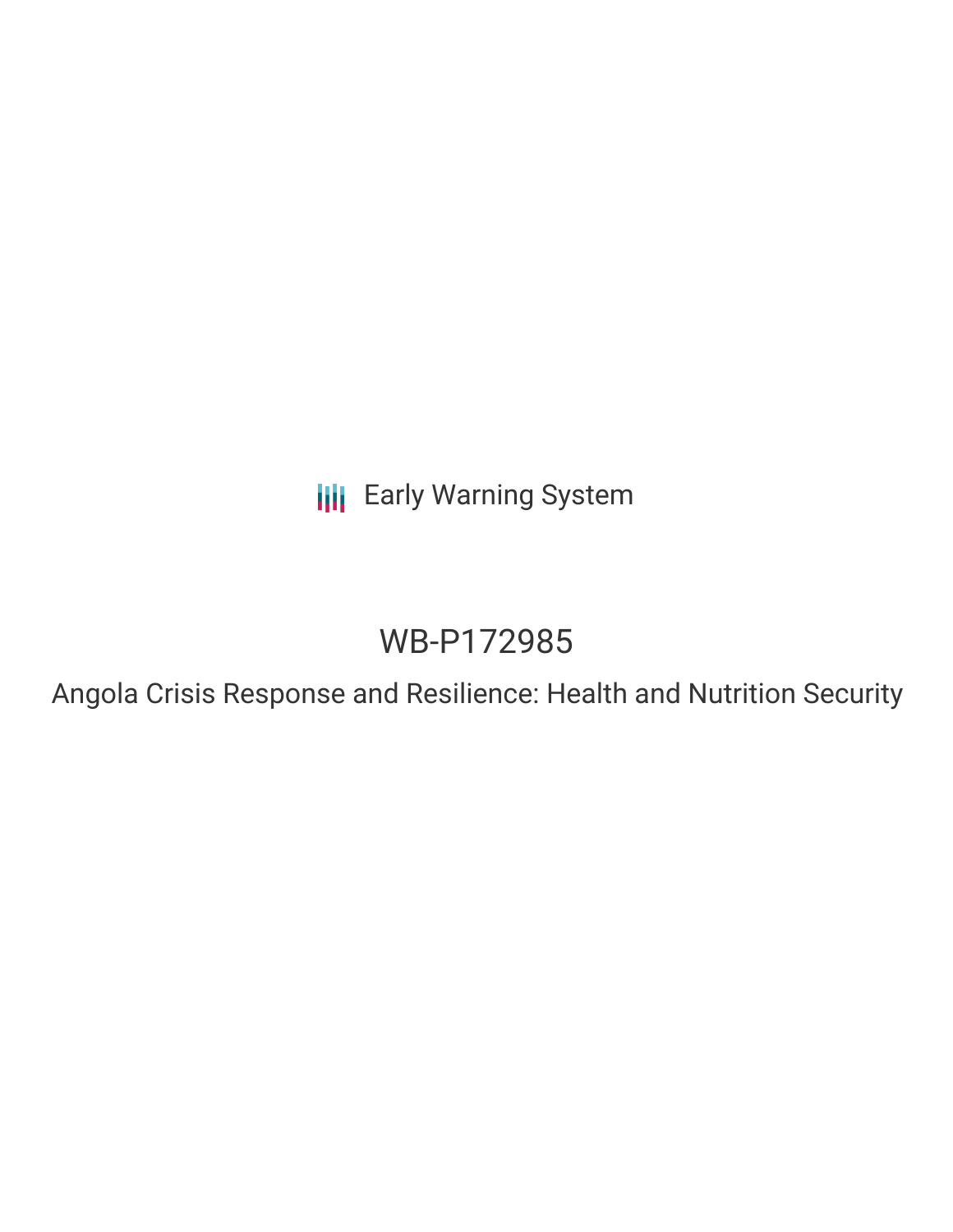

### Early Warning System Angola Crisis Response and Resilience: Health and Nutrition Security

#### **Quick Facts**

| <b>Countries</b>               | Angola                      |
|--------------------------------|-----------------------------|
| <b>Financial Institutions</b>  | World Bank (WB)             |
| <b>Status</b>                  | Canceled                    |
| <b>Bank Risk Rating</b>        | B                           |
| <b>Voting Date</b>             | 2020-09-29                  |
| <b>Borrower</b>                | Government of Angola        |
| <b>Sectors</b>                 | <b>Education and Health</b> |
| <b>Investment Type(s)</b>      | Loan                        |
| <b>Investment Amount (USD)</b> | \$145.00 million            |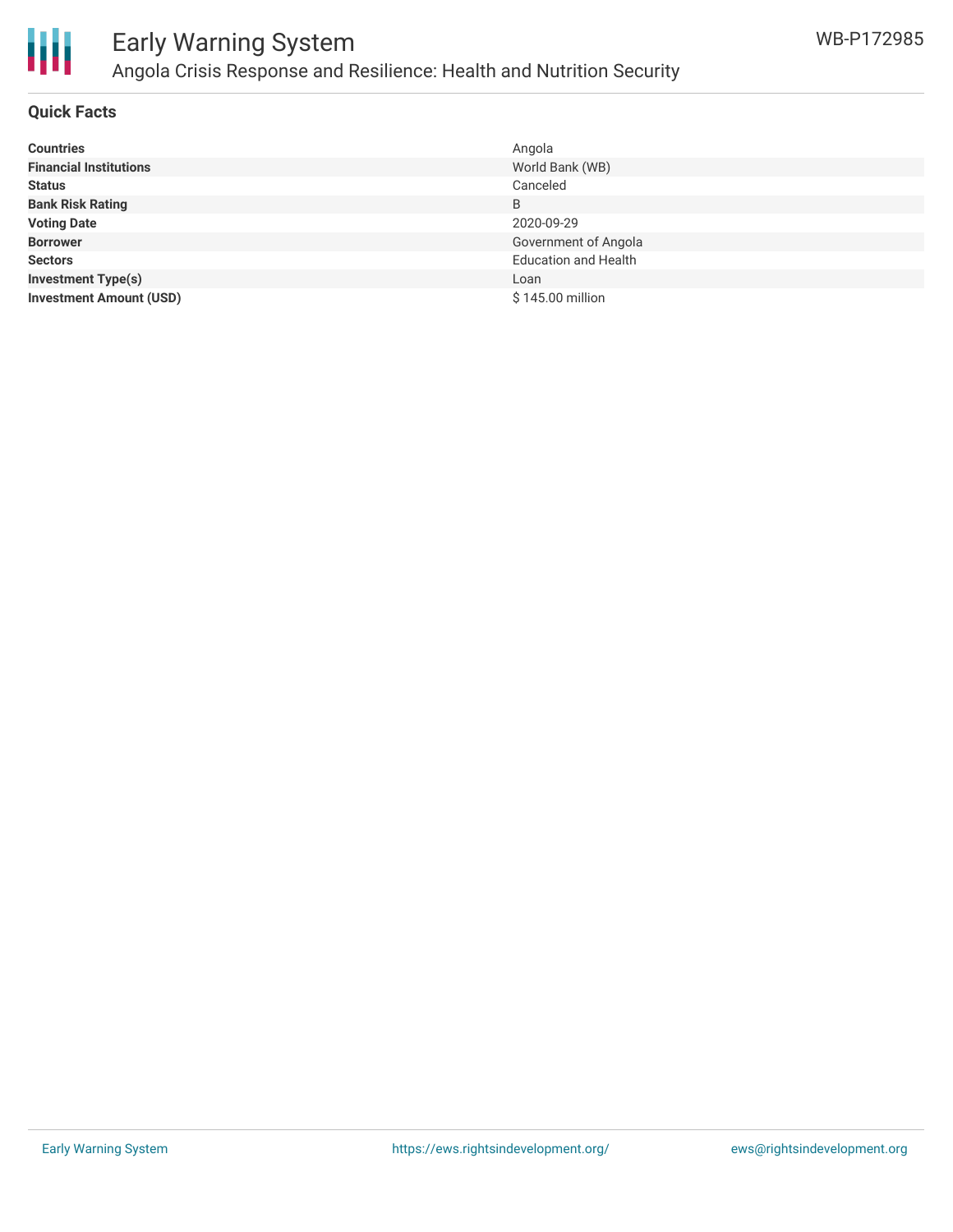

#### **Project Description**

According to bank documents, the project objective is is to increase the utilization and the quality of health care services in target provinces and municipalities.

US\$80.0 million of the total AF financing of US\$145.0 million will return to Component 1 and 2 to finance original activities as outlined in the HSPSP Project Appraisal Document.

- 1. Component 1 provides financing for the delivery of health services which includes: (i) inputs such as equipment, supplies, and mobile health team visits, and (ii) capacity building for provincial and municipal health workers to better manage, supervise, and provide quality control of maternal and child health services provided at different levels of health care, based on norms and guidelines. To complement service delivery, this component also supports key actions to strengthen local governance of the health system by: (i) incentivizing managers to maintain and implement health system maps (mapas sanitários) in the targeted provinces and municipalities, (ii) developing an enabling environment for the implementation of hospital waste management system in additional target provinces of the project, duplicating the national plans for management of environmental and hospital waste for the Province of Luanda, and (iii) review of existing citizen engagement mechanisms to define an approach that helps clients provide feedback which in turn can be used to improve services.
- 2. Component 2 supports institutional strengthening across the national health system including the strengthening of the national School of Public Health. The US\$30 million financing made available under CERC2 was the original allocation for the school of public health. This school of public health activity is advancing and on track for disbursement in year 3-4 of the project, but the amount allocated to the school of public health was made available for an immediate CERC2. Component 2 will also be amended to allow financing to support large endemic disease programs, such as, HIV, malaria, and tuberculosis. This will be extremely important in light of the dual impact of COVID19 pandemic on both the morbimortality of these three health priorities as well as in the inevitable decrease of public health financing that was highlighted above. GoA, through the Minister of Health, formally requested financial support to procure HIV drugs (antiretroviral drugs (ARVs)). Considering the economic crisis experienced both globally and in Angola due to the COVID19 pandemic, such requests are likely to continue in the near future and therefore the public health directorate will need continued financial support to ensure effective program implementation. Through this additional funding the vertical programs will receive support to develop and implement Annual Action plans, including but not limited to: procurement of drugs and other related health commodities, development of integrated supply chain plans at CECOMA, technical assistance in terms of program management and trainings.
- 3. The new AF resources of US\$65 million will be allocated to a new component 5 (US\$50 million) to provide high-impact nutrition services and to component 4 (US\$15 million) in support of institutional capacity building and project management. Of the US\$65 million, a total of US\$50 million will be allocated to a new component 5 to address the national chronic malnutrition crisis in Angola and will be focused in three areas. The first being for scaling up the performance-based financing scheme being piloted under HSPSP to performance-focused nutrition services in the provinces with the highest rates of chronic malnutrition. The second area would focus on preventing chronic malnutrition at the community and household level. The third area would support multisectoral coordination for food security and nutrition programs and activities. The balance of the US\$65 million, US\$15.0 million, will be allocated to component 4 in support of institutional capacity building and project management. Under the parent project, which began with a total financing of US\$110 million, a total of US\$10 million was allocated to support institutional capacity building and project management following the World Bank recommendations to maintain a 10% allocation of the total financing envelope for project management. The two AFs, shown in Table 1, require enhancing the government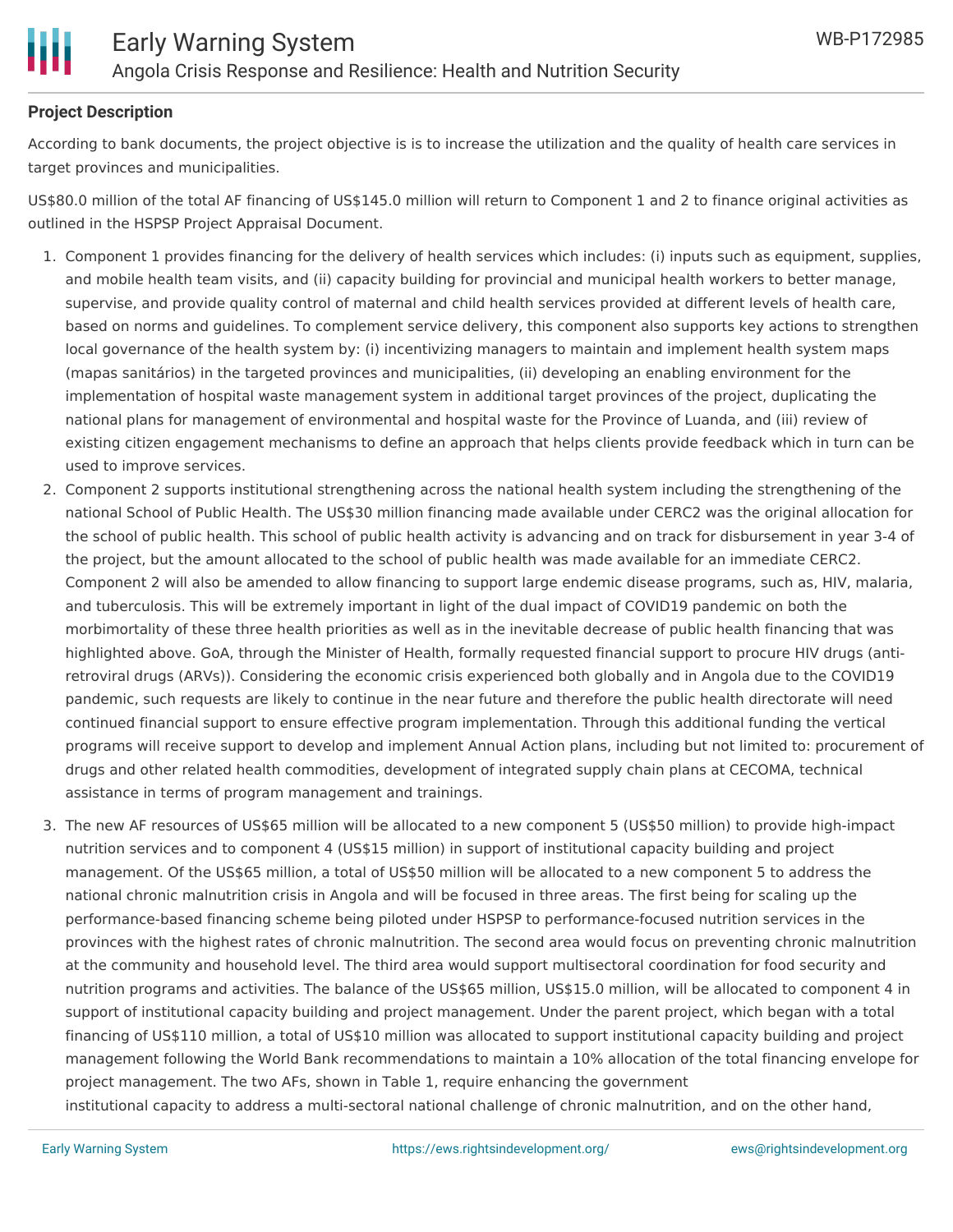

## Early Warning System Angola Crisis Response and Resilience: Health and Nutrition Security

#### **Investment Description**

World Bank (WB)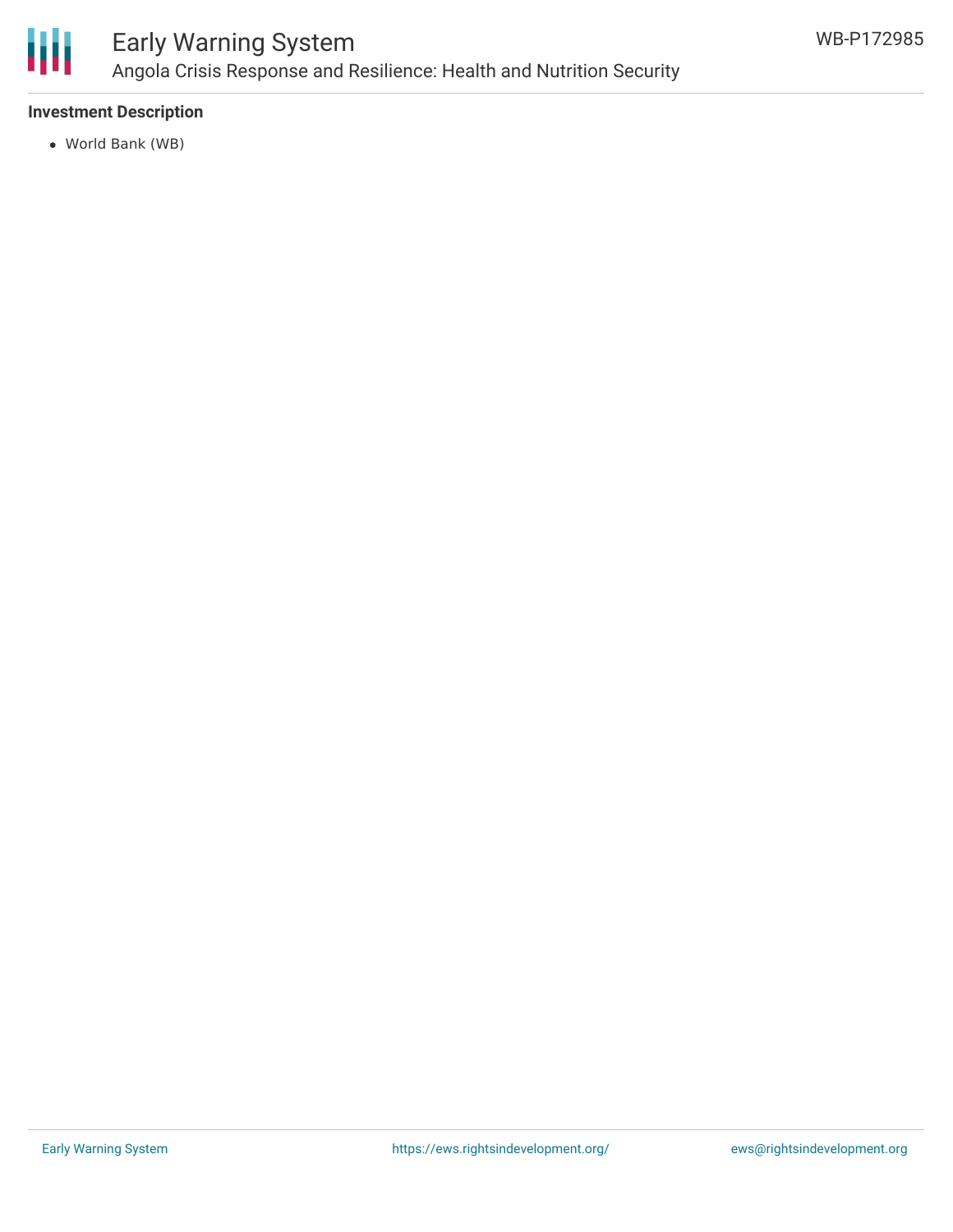

#### **Contact Information**

**World Bank:**

Carmen Carpio Senior Health Specialist

#### **Borrower:**

Republic of Angola Nicola Lemos de Mvuayi Director [nicola.mvuayi@minfin.gov.ao](mailto:nicola.mvuayi@minfin.gov.ao)

#### **Implementing Agency:**

Ministry of Health Antonio Zacarias Costa Director Gabinete de Estudos, Planeamento e Estatística (GEP [ngaveia.felix@gmail.com](mailto:ngaveia.felix@gmail.com)

#### **ACCESS TO INFORMATION**

To submit an information request for project information, you will have to create an account to access the Access to Information request form. You can learn more about this process at: [https://www.worldbank.org/en/access-to](https://www.worldbank.org/en/access-to-information/request-submission)information/request-submission

#### **ACCOUNTABILITY MECHANISM OF THE WORLD BANK**

The World Bank Inspection Panel is the independent complaint mechanism and fact-finding body for people who believe they are likely to be, or have been, adversely affected by a World Bank-financed project. If you submit a complaint to the Inspection Panel, they may investigate to assess whether the World Bank is following its own policies and procedures for preventing harm to people or the environment. You can contact the Inspection Panel or submit a complaint by emailing ipanel@worldbank.org. Information on how to file a complaint and a complaint request form are available at: [https://www.inspectionpanel.org/how-to](https://www.inspectionpanel.org/how-to-file-complaint)file-complaint